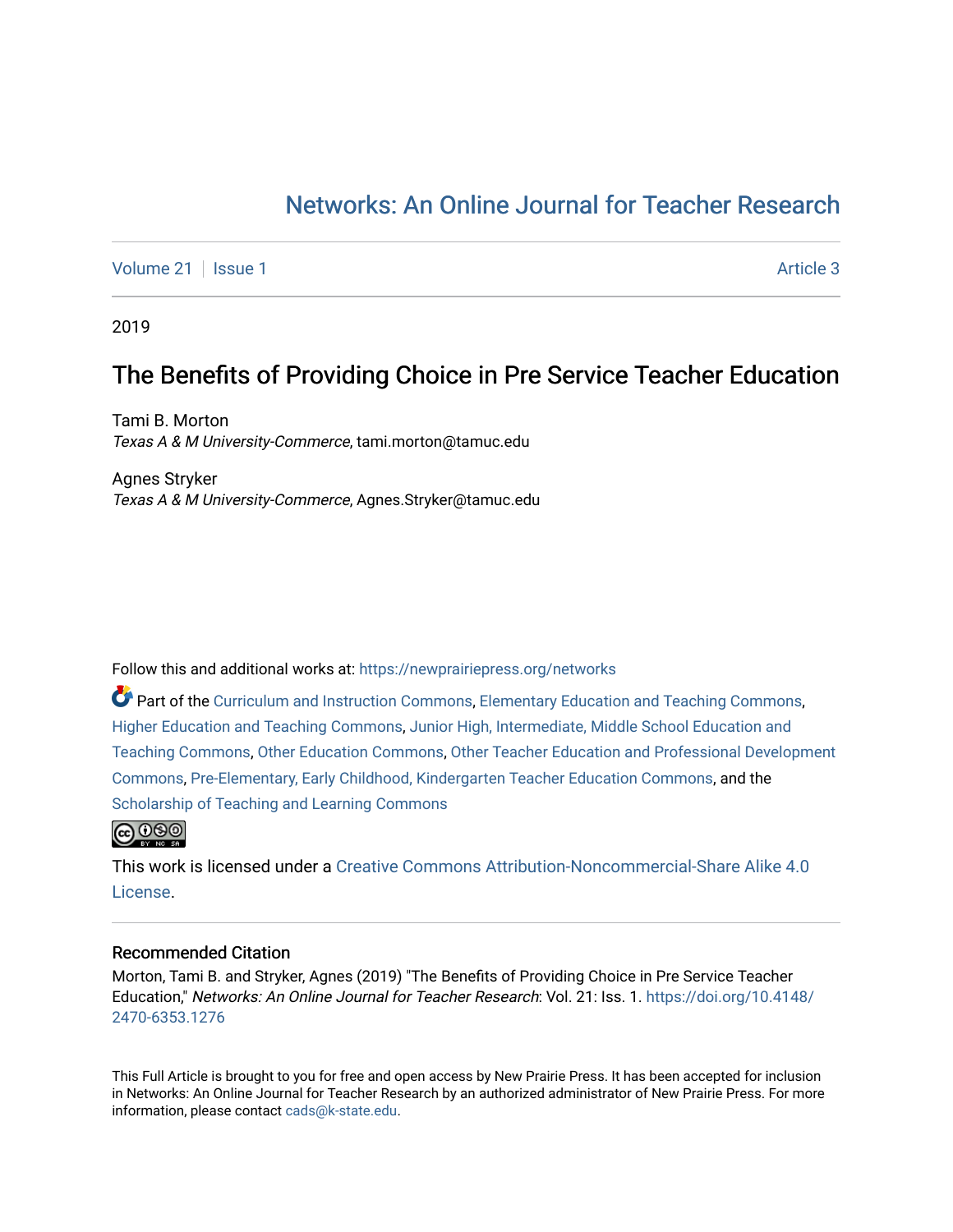## **The Benefits of Providing Choice in Pre Service Teacher Education**

#### **Abstract**

Traditionally, teacher educators provide structured lectures for their pre service teachers to impart knowledge of what will be encountered in the field once they begin teaching in schools. However, in this paper, two reading professors who are proponents of constructivist teaching, decide to provide choice in their seminars. Allowing choices provided an opportunity for students to encourage motivation, maximize performance, help increase independence and selfmanagement skills and provide a feeling of control with their learning situation. Choices are evident in both informal and formal assignments throughout the semester. Pre service teachers who were able to share new knowledge in their self-selected forms, were able to show more critical thinking in their responses.

Choice is at the heart of almost everything we do. Choosing what to wear, what to eat, and what to buy, or what to listen to on the radio is usually part of everyday life. We equate having choices with having control (Weinschenk, 2010). Making choices starts very early in life; a toddler chooses which toy to play with, a child chooses which playground equipment he wants to play on. In elementary schools we encourage student choice. Allowing students [K-12] some control over their learning and assignments encourages motivation, maximize performance, helps develop independence and self-management skills (Burden & Byrd, 2016; Gottfried, 1985, 1990). Patall, Cooper and Wynn (2010) also studied the positive effects of allowing choice in selecting high school assignments.

However, this ability to choose tends to disappear in college. A college student has some choice over which course to take and with whom to take as an instructor. However, a college student generally does not have a choice of assignments. Weimer in her book (2002) revels that most college professors are very teacher centered. Weimer explains that professors make the assignments, construct the way to grade the assignments, and determine how the assignment achieves the learning objective. There is no thought to student motivation, commitment, creativity, or options. Lasley, Fulton & Schweitzer (2011) have also talked about giving choice.

1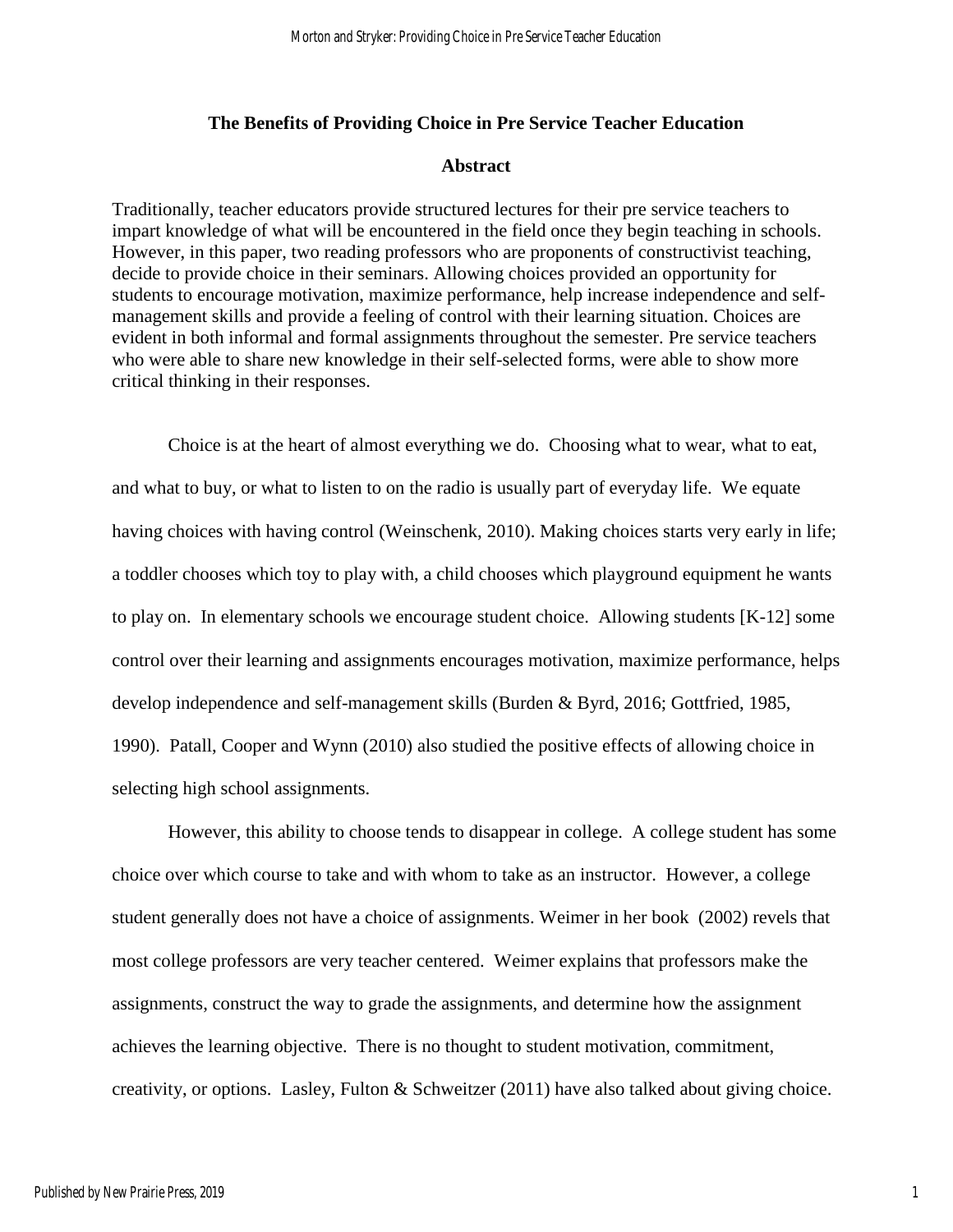They advocate choice in assignments which they say is not a common practice in university level courses. They contend that the reason many college level professors hesitate to provide choice in assignments is because:

Providing students with a choice of homework assignments may offer some qualitative increase in student enjoyment of the course by allowing them to feel like they have some control of their destiny. However, the cost of providing that flexibility is that students may not receive the same level of learning experience. As a result, their overall performance, and grade can be affected. (Lasley, Fulton, & Schweitzer, 2011, p. 11)

The lack of quantitative research indicates that having a choice over assignments is seldom seen, however it is our goal to determine if allowing choice is beneficial.

The option of allowing choice in the undergraduate course is an example of a constructivist paradigm (Milbrandt, Felts, Richards, and Abghari, 2004). The use of constructivist paradigm in undergraduate courses has been found to be effective (Korthagen & Kessels, 1999; Oldfather, Bonds, & Bray, 1994), so Tami and Aggie were curious to determine if allowing choice of assignments provides a benefit to the teacher education curriculum. Both authors are instructors teaching education classes at a midsize university in central Texas. They posed the question: Would giving a choice in assignments, or the method of approaching an assignment, encourage motivation, maximize performance, help increase independence and selfmanagement skills and provide a feeling of control with their learning situation? They decided to engage in an action research study to help them answer these inquiries (Mertler, 2009).

## **Literature Review**

The instructors considered this question because they both believe that their students are active and engaged learners who construct their own knowledge. They also understand that their students build their own knowledge about teaching by recognizing the importance of background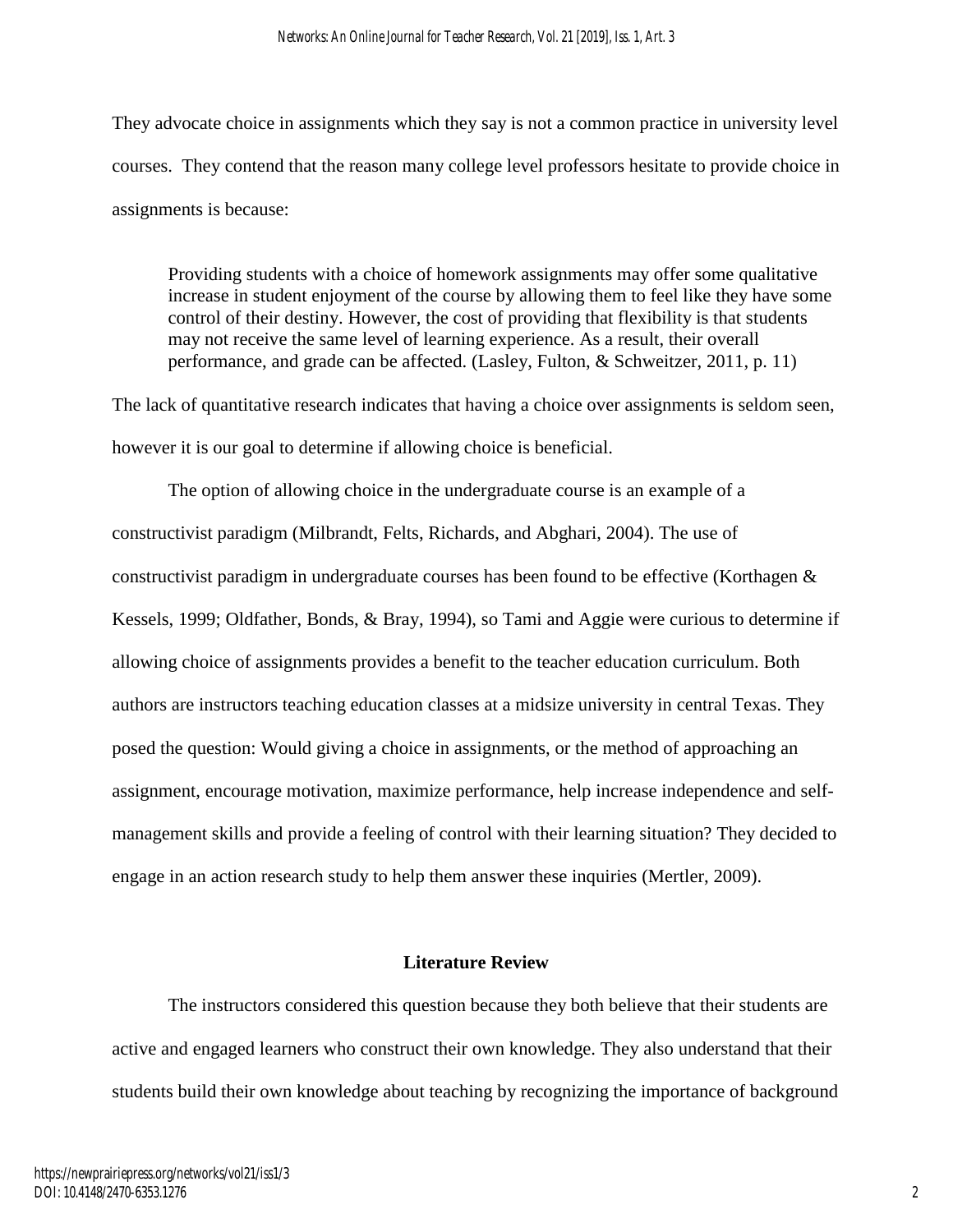knowledge, advocating collaboration, and suggest ways that to engage students so they may be successful (Tompkins, 2012). This study is based on the notion that these instructors feel that it is their duty to involve students in a variety of ways so they may be successful in their classes.

Both Tami and Aggie teach reading at the university, though they teach two different courses. Tami teaches a reading foundations course, and Aggie teaches a word analysis course. In a random conversation, the two instructors realized that they both base their teaching style on the constructivist paradigm. Furthermore, they determined that they were proud of the fact that they provide opportunities for their students to have choice.

**Constructivist Paradigm.** Both instructors advocate constructivist teaching. They agree with Milbrandt, Felts, Richards, and Abghari (2004) that a constructivist teacher is more of a facilitator than a teacher, who guides students to appropriate information with which students can develop answers to their questions or prompts themselves. The knowledge is constructed from cooperative efforts of the teacher and the students together. Constructivist teachers, or facilitators, encourage the framework where the student is active, creative, and social. Students are active when they are able to participate and engage in the design of their learning, as well as the assessment or evaluation of their learning. This participation and engagement is predicated with the ability to have choice.

**Psychology Connections**. However, no research has been found to support the option of giving preservice teachers opportunities to have a choice in engaging in the design of their learning. Yet research has been found in the field of psychology. Dr. William Glasser introduced the choice theory in 1998 (Zeeman, 2006). Glasser's (1998) choice theory supports the idea that students excel in academics when they are able to have choice. Glasser explains that each person has five basic needs in order to be satisfied: survival, freedom, power, belonging, and fun (Irvine,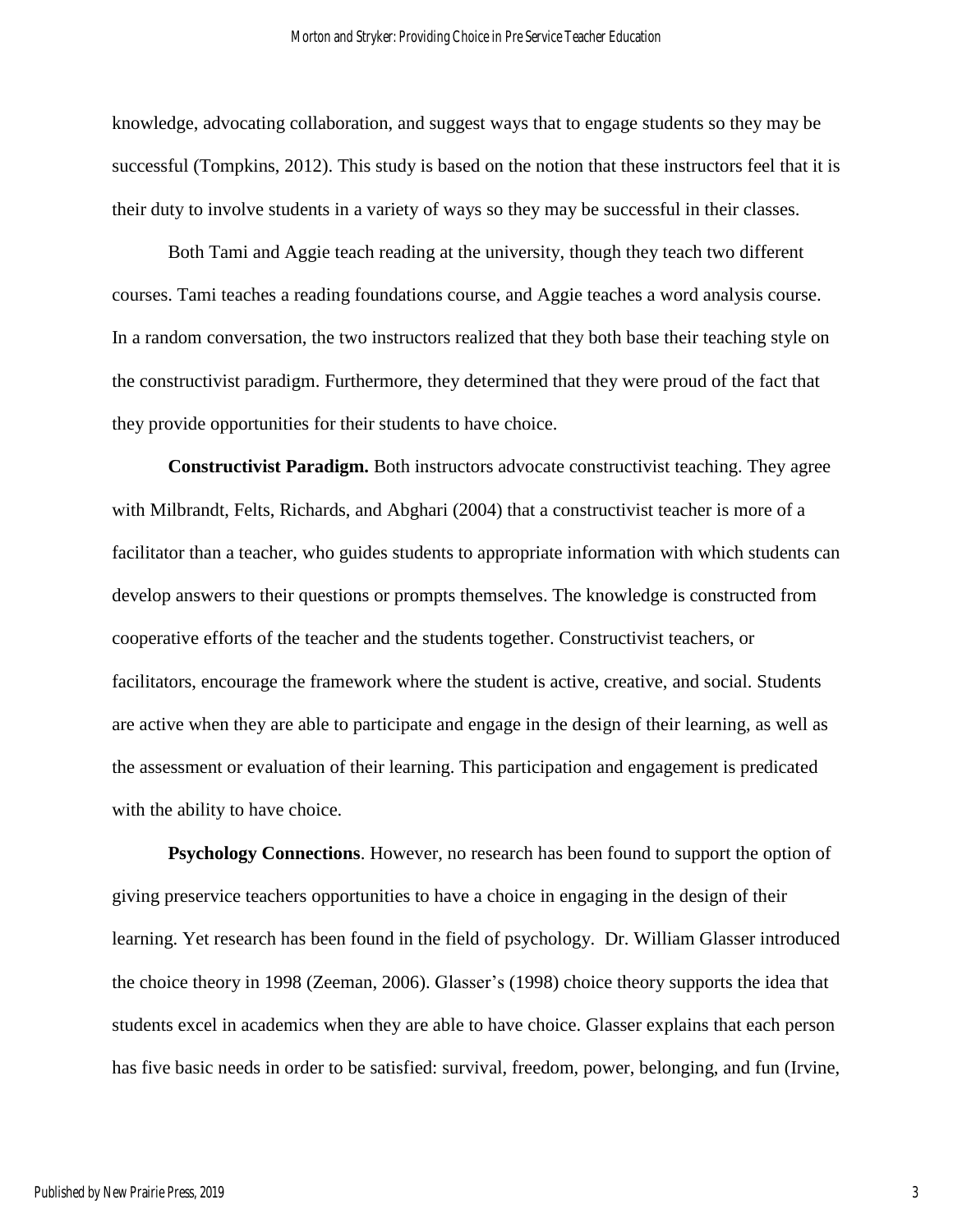2015). He continues in explaining that a person's behavior is based on his or her perceptions. Furthermore, people will behave in a way that makes the most sense to him or her and creates a person's 'quality world-the pictures in our head' and then turn and try to satisfy what they want (Glasser, 1998, p.14). Key to Glasser's theme is the development of an individual's self-esteem. The term self-esteem can be used interchangeably with self-concept which is used to define a person's or student's thoughts, opinions, attitudes about his or her own capabilities and successes. Success is described as doing well academically, behaviorally, and socially (Zeeman, 2006).

**Pre Service Teachers.** While Glasser believed that choice theory would be important to students in grades K-12, we believe that this theory is also appropriate and meaningful for preservice teachers in a teacher education program. Preservice teachers are exposed to extensive content and pedagogy that prepares them for their future classroom. As constructivists, we draw upon our preservice teacher's prior knowledge while being guided by more knowledgeable others to solve any teaching problems or situations (Wilson, Floden, & Ferrini-Mundy, 2001). We also begin instruction with modeling. We model both instructional practices, and our examination of content. Modeling exemplifies how different procedures and techniques can be incorporated into their future classroom. Modeling also bridges the gap between the textbooks' explanations and true classroom practices. Knowing that many researchers agree that preservice teachers gain critical knowledge and instructional tools from instructors of education (Risko, 2009), both authors agree that they hope that the instructional tools and pedagogy they share will have a lasting effect as well.

## **Our Approach**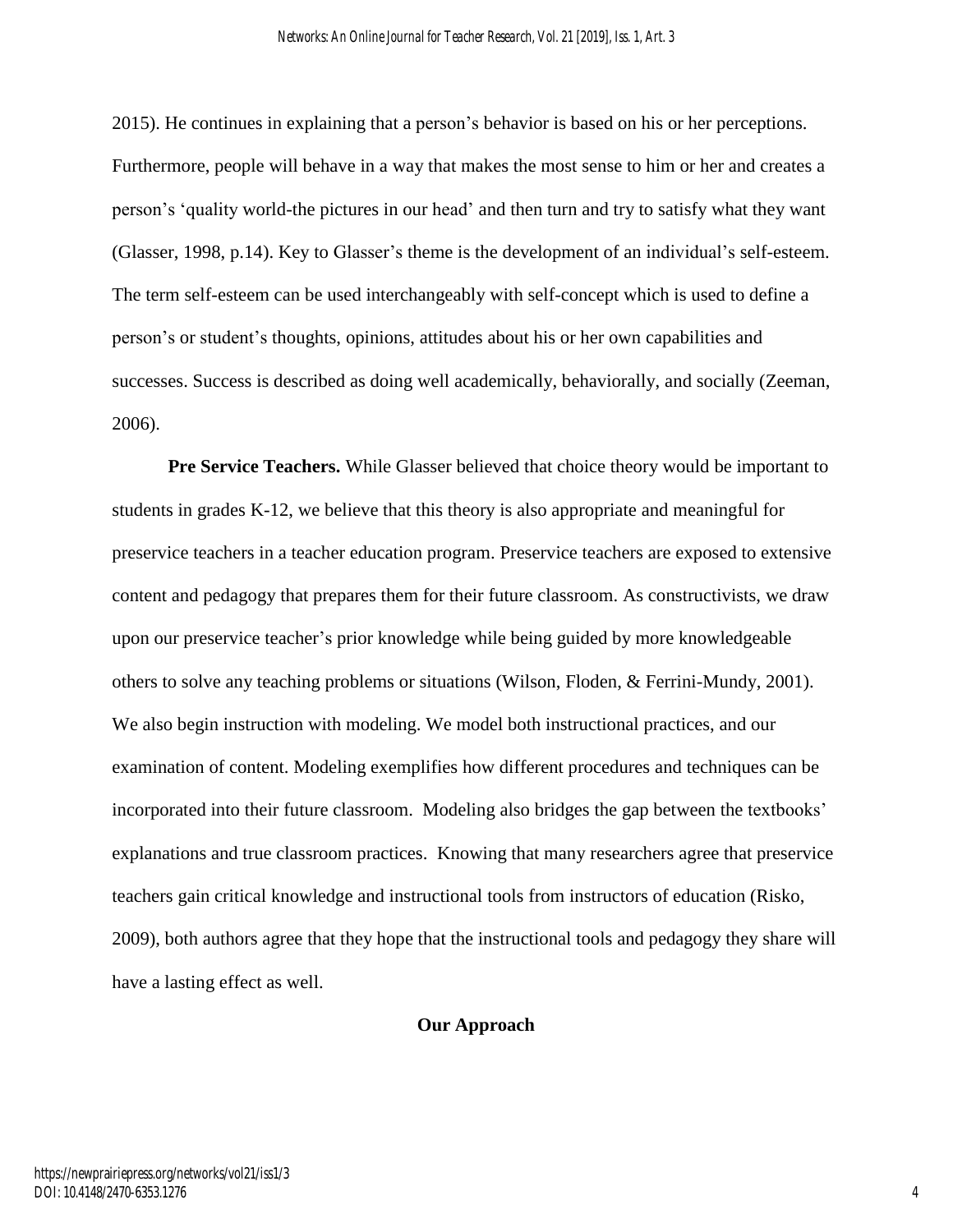Even though choices are made every day, some choices are flexible, while some choices are limited or constrained (Wyke et al, 2011). In college your choice of majors and electives is flexible. However certain courses are mandatory, the choice is the time you choose to take the course and with whom you take the course (constrained choice). "Which choices you make, and, thus, the actions you take, are largely dependent on the range of options you are able to choose from" (Wyke et al, 2011). In the education courses taught, the state has mandated certain requirements be mastered before a preservice teacher progresses to a final license (constrained choice). The choice was given in the manner the requirements were achieved.

Keeping in mind constrained choices and flexible choices; Tami and Aggie examined three semesters of arquive records of two related courses (Word Analysis Skills and Reading and Literacy I) taught at the same satellite campus of the university. Participants in both classes were mainly non-traditional students in their junior year majoring in Education. Both instructors began the semester with specified assignments; no choices or deviations were encouraged. The semester moved into constrained choice, then flexible choice. Each instructor's requirements differed and the method of assigning and assessing assignments differed. The common denominator was choice.

#### **Methodology**

The authors used the constant comparative method for this study. The constant comparative method is a qualitative study in which emerging themes guide the data collection. The authors continued to collect data until the end of the semester. They met often to work with the data--summarizing, coding, and writing the analysis (Mertler, 2009). They decided that the best way to present their research was by detailing each course separately. Aggie shares her specific choices with her assignments.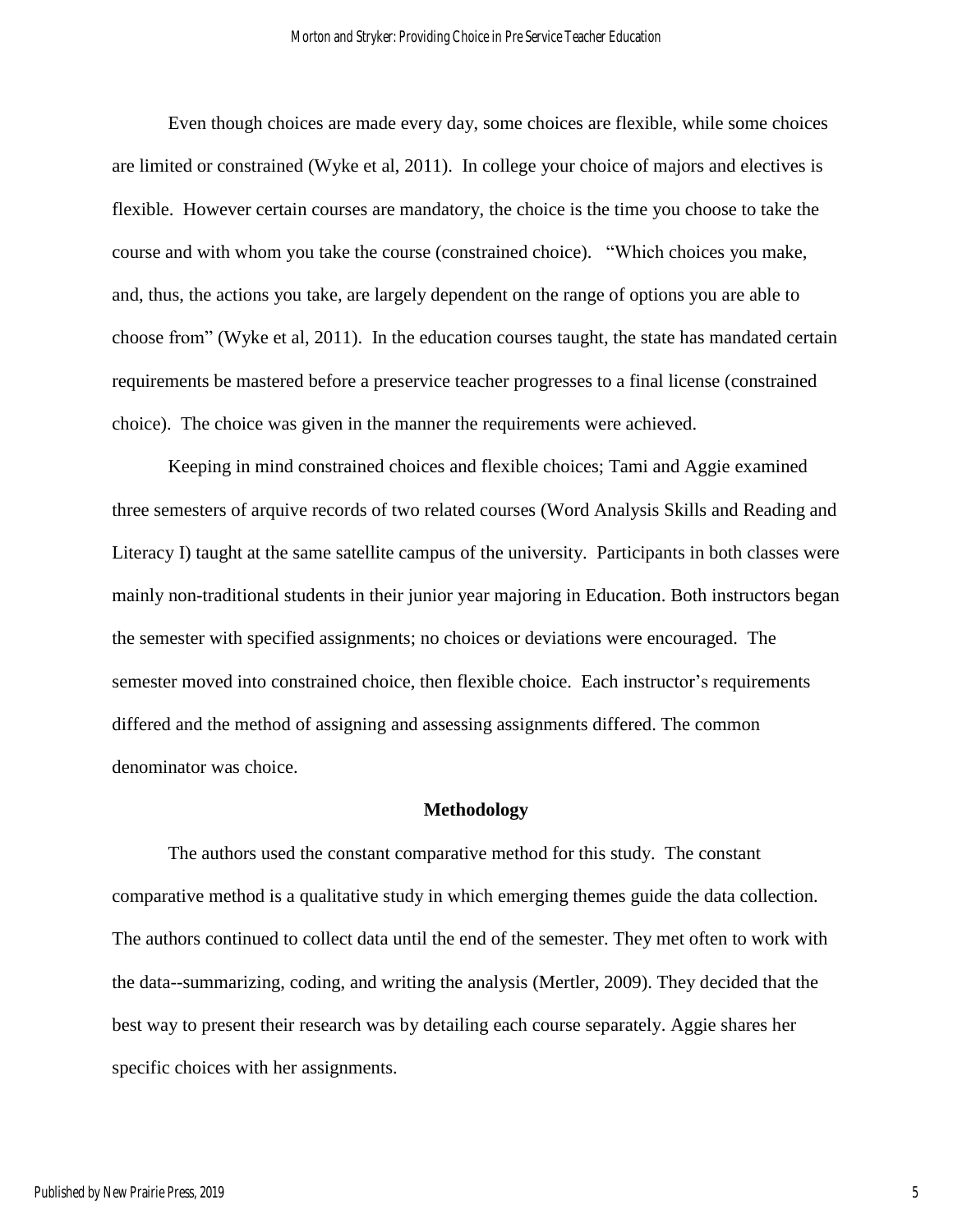**Aggie's Choices.** At the beginning of the semester in the Word Analysis Skills course, students were given no choice. They were presented with a graphic organizer for their first assignment and were told to read the introductory chapter (Developmental Word Knowledge), how to complete the graphic organizer and to conclude the assignment with a brief summary of what was learned and questions that the chapter rose. The same process was with the chapter on Organizing for Word Study (Assignment #3) and Traditional Learner in the Within Word Pattern Stage (Assignment #6). However, assignments for Learners in the Emergent Stage (Assignment #2), Beginners in the Letter Name-Alphabetic Stage (Assignment #5), and Advanced Reader and Writer (Assignment #8) were over more complex chapters. Students were given a constrained choice and allowed to choose their graphic organizer and their conclusion. To allow standardized grading, all graphic organizers were graded with the same basic rubric.

Assignments #4 and #7 were projects. Each project has a broad topic and subtopic. For example, Assignment #4 was a project to develop activities for the learner in the Emergent Stage of reading and Assignment #7 was a project to develop activities for the learner in the Beginning Letter Name Stage of reading

When the students in Word Analysis Skills were given the assignments and told how to complete the graphic organizers, everyone did complete the assignment, however, the summary and responses were minimal. In 15% of the completed assignments the graphic organizer was very detailed, 60% was moderately detailed, 20% had limited details, and 5% has minimal details. The conclusions were limited ranging from 1 sentence to 3 sentences.

When the students were allowed to choose their graphic organizer and the conclusion was a comment about how the chapter would help them when they became a teacher, again, everyone did complete the assignment. Even though the material was more complex, in 20% of the

6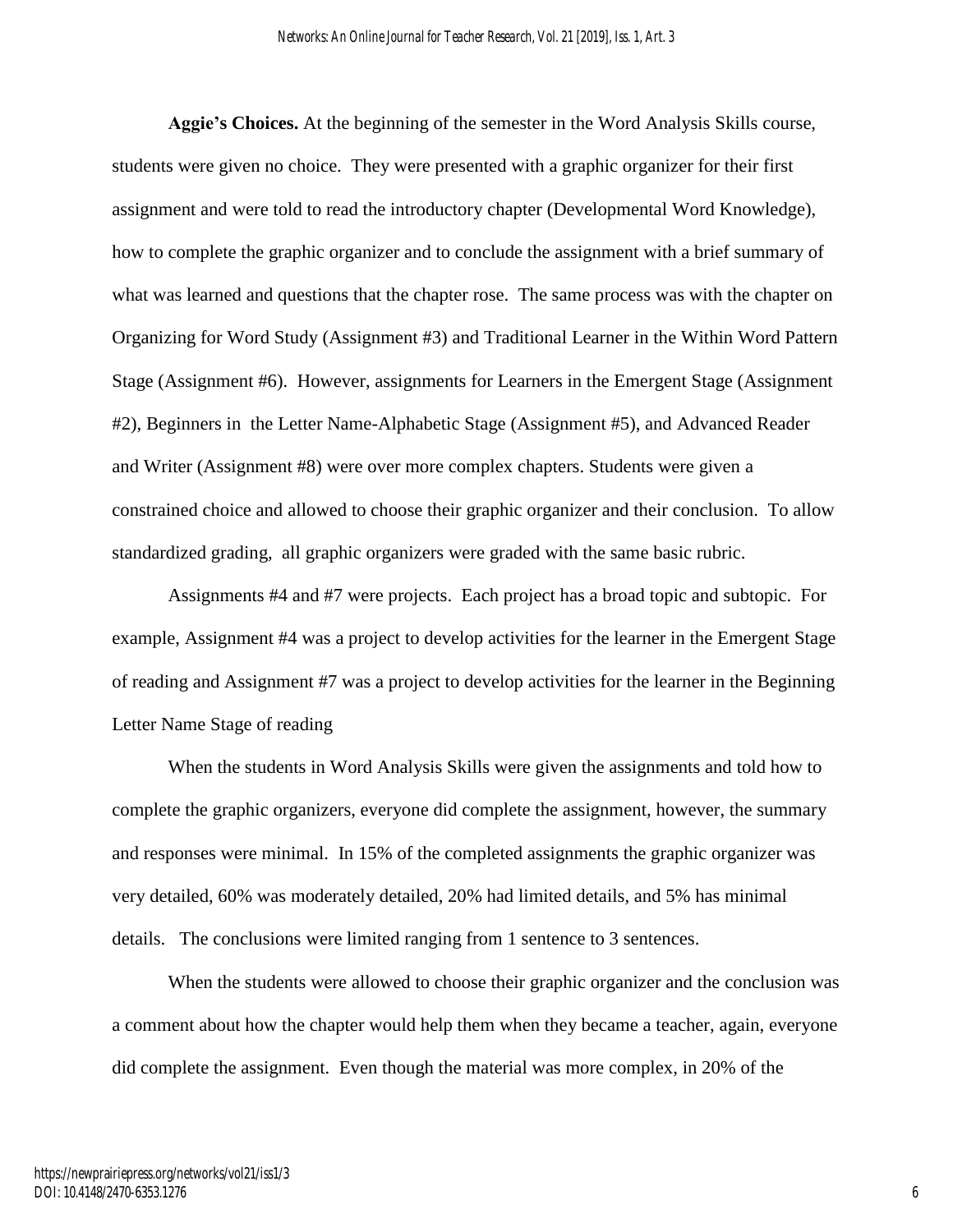completed assignments the graphic organizer was very detailed, 70% was moderately detailed, 10% had limited details. All the conclusions were very extensive; the shortest being 6 sentences; the longest being 18 sentences.

The projects consisted of creating and presenting materials which could be used as guided or independent practice. There were several constrained choices: The material had to reinforce concepts learned during the Emergent Stage (Assignment #4) or Beginning Letter Name Stage of reading (Assignment #7). The material could be related to technology but could not be an already made program. The student had to construct, implement, and assess a developmentally appropriate lesson that met the state mandated curriculum in Language Arts. The project also had to take into consideration the characteristics and instructional needs of students with varied backgrounds, skills, interests, and learning needs. The material had to motivate students to become active, engaged learners while maximizing students' thinking skills. Since most of the constraints had been explained in previous education courses, these concepts were not new. To make sure that there was not a pattern of designated assignment followed by a free choice assignment, Assignment project #4 and #7 were reversed. The first project (assignment #4 for Emergent Stage) was free choice and the second project (assignment #7 for Beginning Letter Name Stage) of reading was assigned. See Table 1.

### Table 1

| Choices in major topic assignments in the Word Analysis Skills course |  |  |  |  |  |
|-----------------------------------------------------------------------|--|--|--|--|--|
|                                                                       |  |  |  |  |  |

| Assignment    | #1             | #2   | #3   | #4      | #5   | #6   | #7      | #8    |
|---------------|----------------|------|------|---------|------|------|---------|-------|
| Choice?       | N <sub>0</sub> | Yes  | No   | Yes     | Yes  | No   | No      | Yes   |
| <b>Format</b> | G.O.           | G.O. | G.O. | Project | G.O. | G.O. | Project | IG.O. |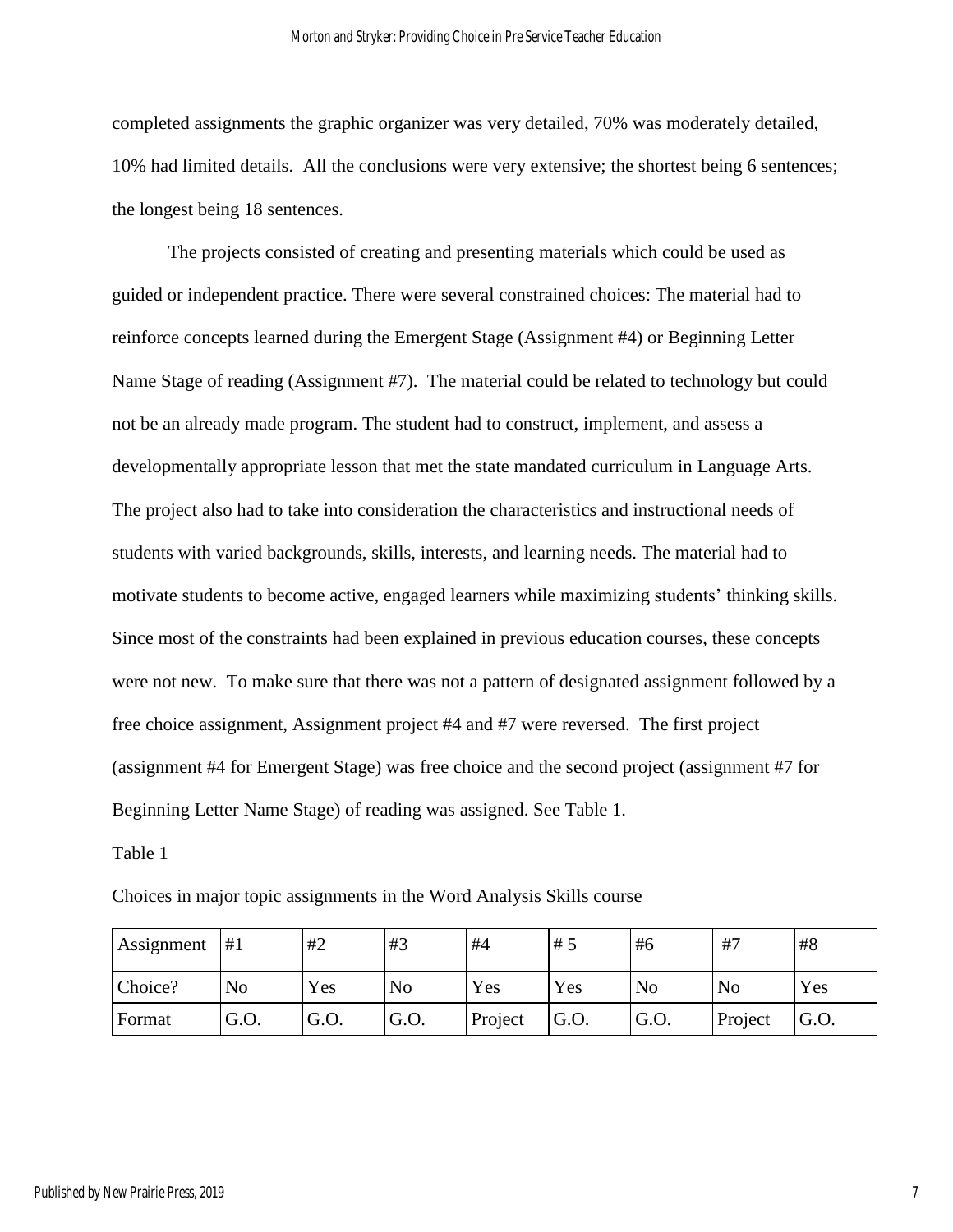| Grading     |  | Checklist   Checklist   Checklist   Rubric -   Checklist   Checklist   Rubric -   Checklist           |            |  |            |  |
|-------------|--|-------------------------------------------------------------------------------------------------------|------------|--|------------|--|
| format - by |  |                                                                                                       | class $\&$ |  | class $\&$ |  |
| l whom.     |  | Instructor   Instructor   Instructor   Instructor   Instructor   Instructor   Instructor   Instructor |            |  |            |  |
|             |  |                                                                                                       |            |  |            |  |

 $G.O. = Graphic$  organizer with concluding synthesis

**Aggie's Findings**. In all 3 semesters the scores for assignment project presentation #4

(the Emergent Stage), were very high. All groups rated between  $21 - 24$  points [out of 24 points].

Comments from members of the class were mostly positive and some of the various comments

included:

- Excellent game,
- I even learned something.
- This was an attention getter!
- It was easy for me to do, but I know it would be a fun challenge for students.
- You had to think great idea.
- I like the versatility of the game. .

Scores for assignment project presentation #7 (Beginning Letter Name Stage) were not as high as the ones for project #4 (the Emergent Stage). All groups rated between  $17 - 22$  points [out of 24 points]. The majority of the comments from different members of the class were not all positive and included:

- Instructions were confusing, did you really understand the concepts?
- It was fun, but not very motivating.
- It could be improved for students that were on different spelling level.
- Very pretty, not very substantial.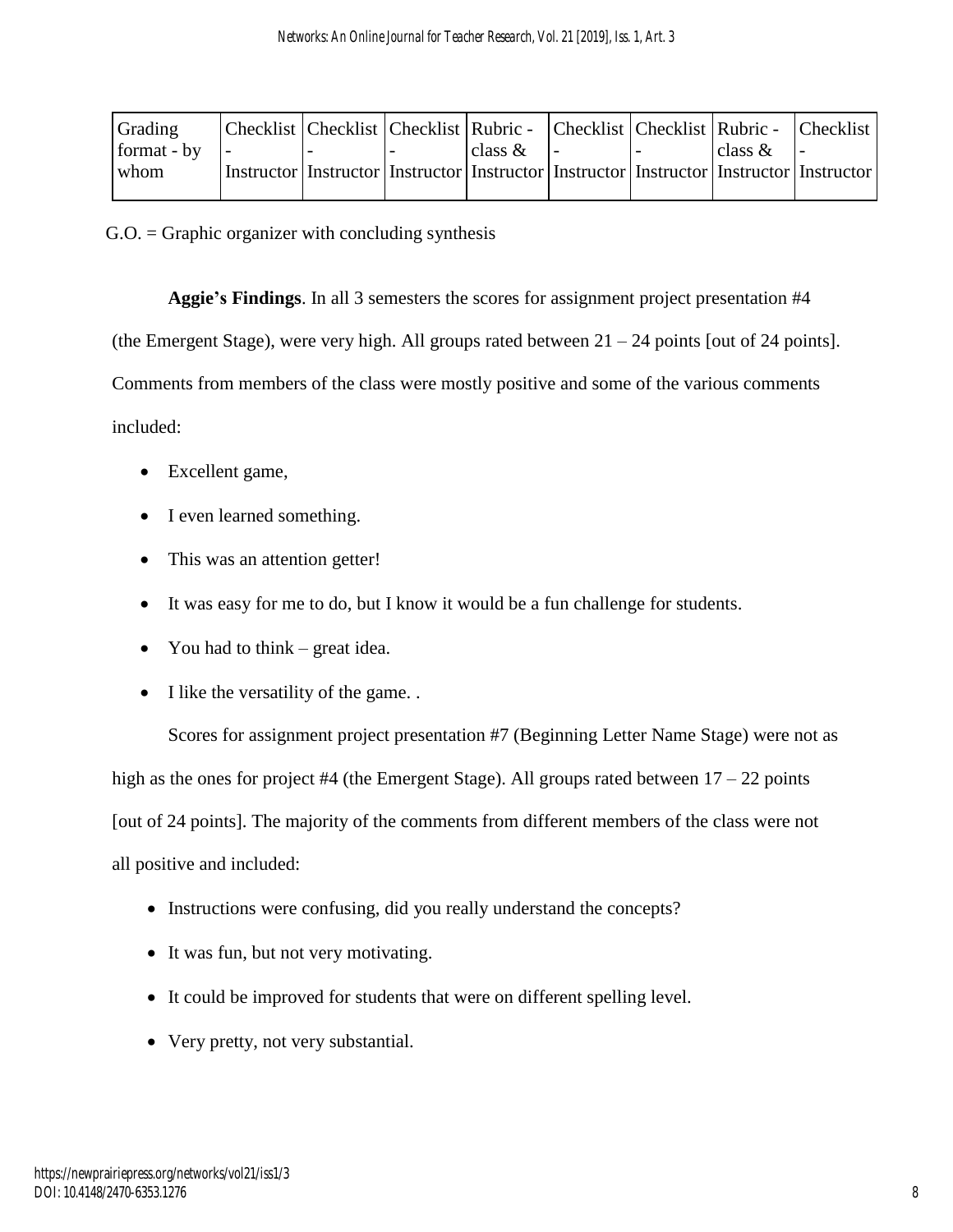When looking for reasons why there was a difference in the evaluations for project presentation #4 and project presentation #7 Author 2 looked at many factors. While the composition of the groups for assignments the projects were the same and there was an equal number of topics available for both projects, the material for project #4 was not more difficult than that for project #7. Assignment project #4 was earlier in the semester, but it was not during an exam period, or before Spring Break, or before a big event as Homecoming. Yet in all 3 semesters, the scores were higher when students had a choice in their projects and presentations.

At the end of the Word Analysis Skills course, an exit slip was given to each student. Students were asked not to put names or ID numbers on the exit slip. The slip would not affect their grades and the instructor left the room as they were writing their slip and leaving it in an envelope. The purpose of the exit slip was to see if a choice in assignments was or was not a positive experience for the class members and why they chose the assignment format they chose. The results of the slips were very enlightening. See Table 2.

Table 2

| Exit Slip                                                                                                                                                                  |        | <b>TRUE</b> |                | <b>FALSE</b> |  |
|----------------------------------------------------------------------------------------------------------------------------------------------------------------------------|--------|-------------|----------------|--------------|--|
|                                                                                                                                                                            | $n=75$ | $\%$        | $n=75$         | $\%$         |  |
| 1. Assignments were relevant to the objectives of the<br>topic/module.                                                                                                     | 75     | 100%        | $\Omega$       | $0\%$        |  |
| 2. Education classes talk about accommodating the needs<br>and style of the individual learner. Giving the class a<br>choice in assignment formats demonstrates that idea. | 75     | 100%        | $\overline{0}$ | 0%           |  |
| 3. All assignments should not be the same for each<br>module or topic discussed. The format of assignments<br>should change from topic/module to topic.                    | 68     | 91%         | 7              | 9%           |  |
| All assignments are really about the same. They just look<br>4.<br>different.                                                                                              | 38     | 50%         | 37             | 50%          |  |

Exit Slip for Word Analysis course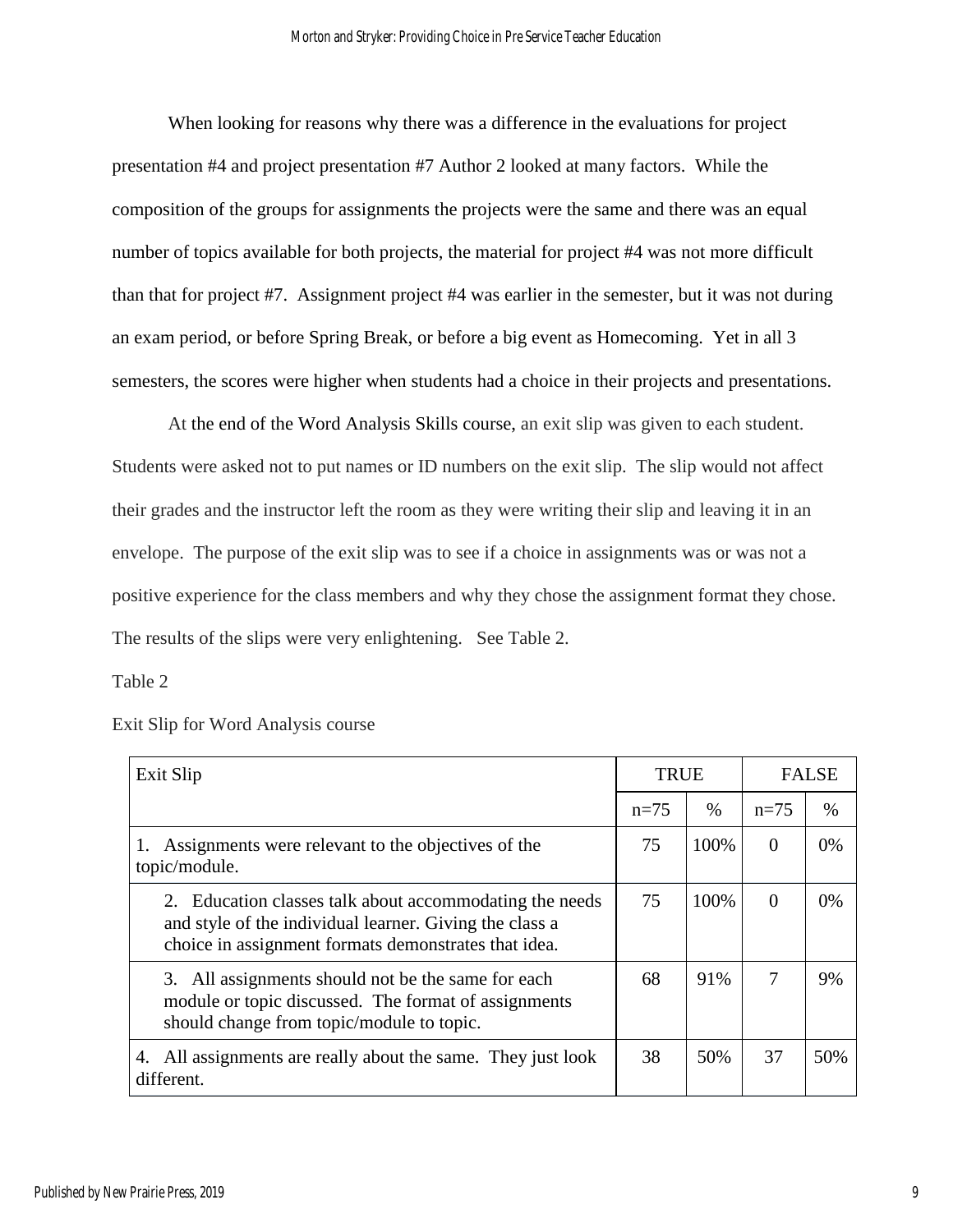| 5. I would rather have the same format for each assignment so<br>I know what to do.                                                                                                                                                                                                                                                                                                                                                                                                                                                                                                                                                                           | 12 | 16% | 63       | 63% |
|---------------------------------------------------------------------------------------------------------------------------------------------------------------------------------------------------------------------------------------------------------------------------------------------------------------------------------------------------------------------------------------------------------------------------------------------------------------------------------------------------------------------------------------------------------------------------------------------------------------------------------------------------------------|----|-----|----------|-----|
| 6. I liked being able to choose the format of assignments.                                                                                                                                                                                                                                                                                                                                                                                                                                                                                                                                                                                                    | 74 | 99% | $\Omega$ | 0%  |
| 7. I chose the assignment format because (choose all that applies):<br>The directions were easy to understand - 62<br>It looked like I could do it quickly - 32<br>It looked like a strategy I could use when I teach - 37<br>I like the way it was organized - 61<br>I wouldn't have to read the chapter to do the assignment - 2<br>It looked like fun - 26<br>I have used this format before and I like it - 32<br>It looked easy to do - 44<br>I felt I would learn something from the way it was organized - 62<br>The format looked like how I learn - 61<br>The format would show what I learned about the topic - 56<br>Others were choosing it $-10$ |    |     |          |     |

Of the 78 slips taken, 75 were returned. All that were returned thought the assignments are relevant to the objectives of the topic/module and that giving choices was a good practice. Most of the students (99%) liked being able to choose the format of the assignments. Ninety-one percent agreed that the format of assignments should change from topic to topic. Half of the students also thought that the content of the assignments was about the same; the assignments just looked different. It was not amazing that 48% said the format was chosen at first because it looked easy, could be done quickly, or it would get them out of completing the assigned reading. Only 30% reported that formats were chosen because of the organization, the format, or that it related to their teaching and learning. The most amazing revelation was not in the multiple choice but in the comments from various individuals:

• First I chose something I thought would be easy. When I got to it, it wasn't so easy. But I learned a lot from having to put my own ideas into what I read.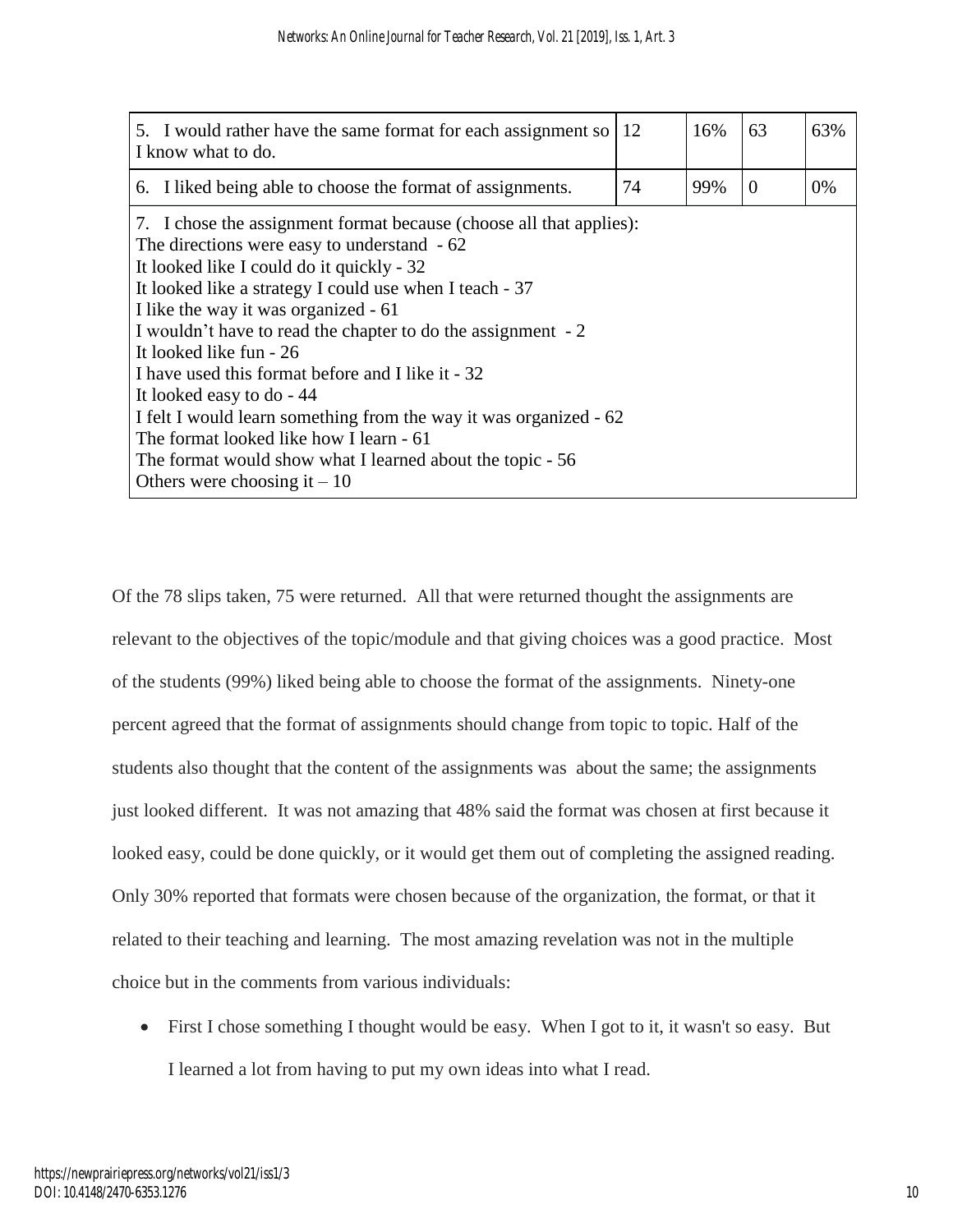- My first choice was because I thought I could do it quickly. But the [sic] wasn't the case. I had to think and that was good. I had to figure out how I was going to use it [the information].
- I had seen some of these [homework formats] before and thought I knew how to do it. But it was different because I was learning something different and I had to process it different.
- I wasn't too happy with having to choose what to do for homework. Homework is homework and it is a grade. Afterwards I found out that I could do better with an outline approach to learning. So I chose that style from then on. That is called metacognition.

**Tami's Choices.** In the reading foundations course, the instructor also serves as the course coordinator for the department. She helped to provide assignments for the course that would be acceptable in all sections of the course, regardless of the campus it was provided. During this semester there were five sections of this reading foundations course. In order to meet the requirements for Texas Educational Agency (TEA), standards are covered through the inclusion of assignments. They are then evaluated, so instructors are able to determine if each student successfully met the objective. So, though the assignments were constrained, each semester the instructor considered various approaches to covering the standard. Tami wanted to feel more confident that her students understood the content in her introductory reading foundations course.

Each semester Tami had students maintain a journal throughout the semester. Initially the instructor had students write a journal entry each week summarizing the textbook chapter or the supplemental article assigned. Different methods were given each week, so students could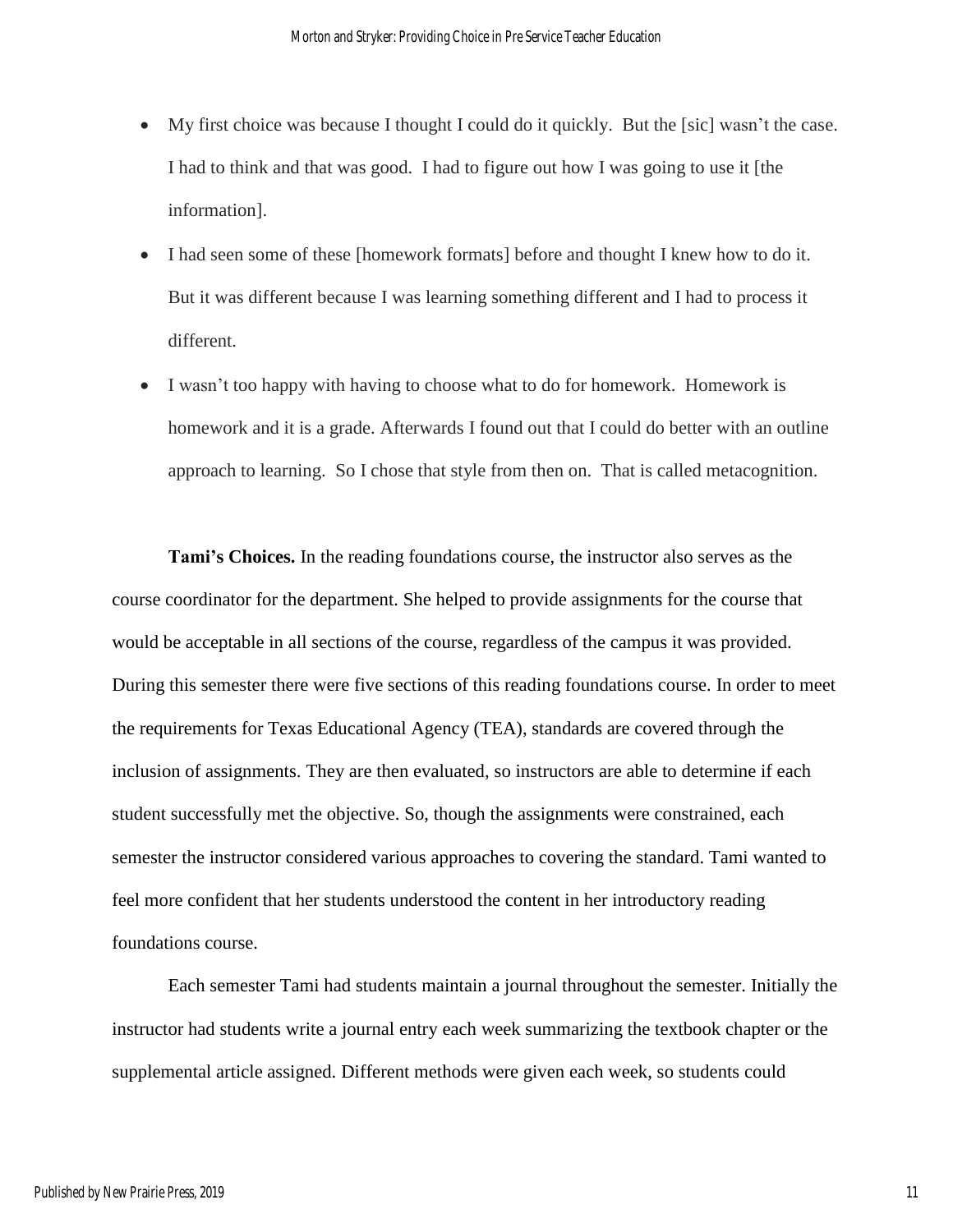practice using several graphic organizers or note taking strategies. The popular strategy was the double-entry journal (Joyce, 1997), though they also used the Cornell Method (Pauk & Owens, 2001), or summarizing strategies. Students were required to compose twelve (12) journal entries during the semester. This was completed by a majority of the students. However, several students indicated on student evaluations or face-to-face that they felt that these journal entries were seen as "busy work" and they did not feel as if knowledge was gained by this experience.

In an effort to bring in further opportunities for her students to take ownership of their work, she decided to revamp the journal assignment. The instructor decided to provide choice the next semester. Students were still required to maintain a journal during the semester, however they were only asked to write eight (8) journal entries. Undergraduates were able to choose which textbook chapters and supplemental articles they would like to write about. They were also given the opportunity to choose the way that they were going to present their material; double-entry journal, Cornell Notes, or using a summarizing strategy. Again, a majority of the students finished the task of writing journal entries. Students with this journal requirement met less resistance.

**Tami's Findings.** In addition to selecting textbook chapters to summarize, the instructor also provided prompts for students to select based on their personal interests. They were called Choice Questions. In an effort to cater to different learning styles, undergraduates had an opportunity to select a Choice Prompt that included technology, art, and creative formats. Students selected the choice prompts that invited visual and kinesthetic learning (question was selected by 88% of students). Undergraduates also felt comfortable with technology and selected the second choice prompt as their next preference (20%). The third Choice prompt was selected by 2% of students. See table 3.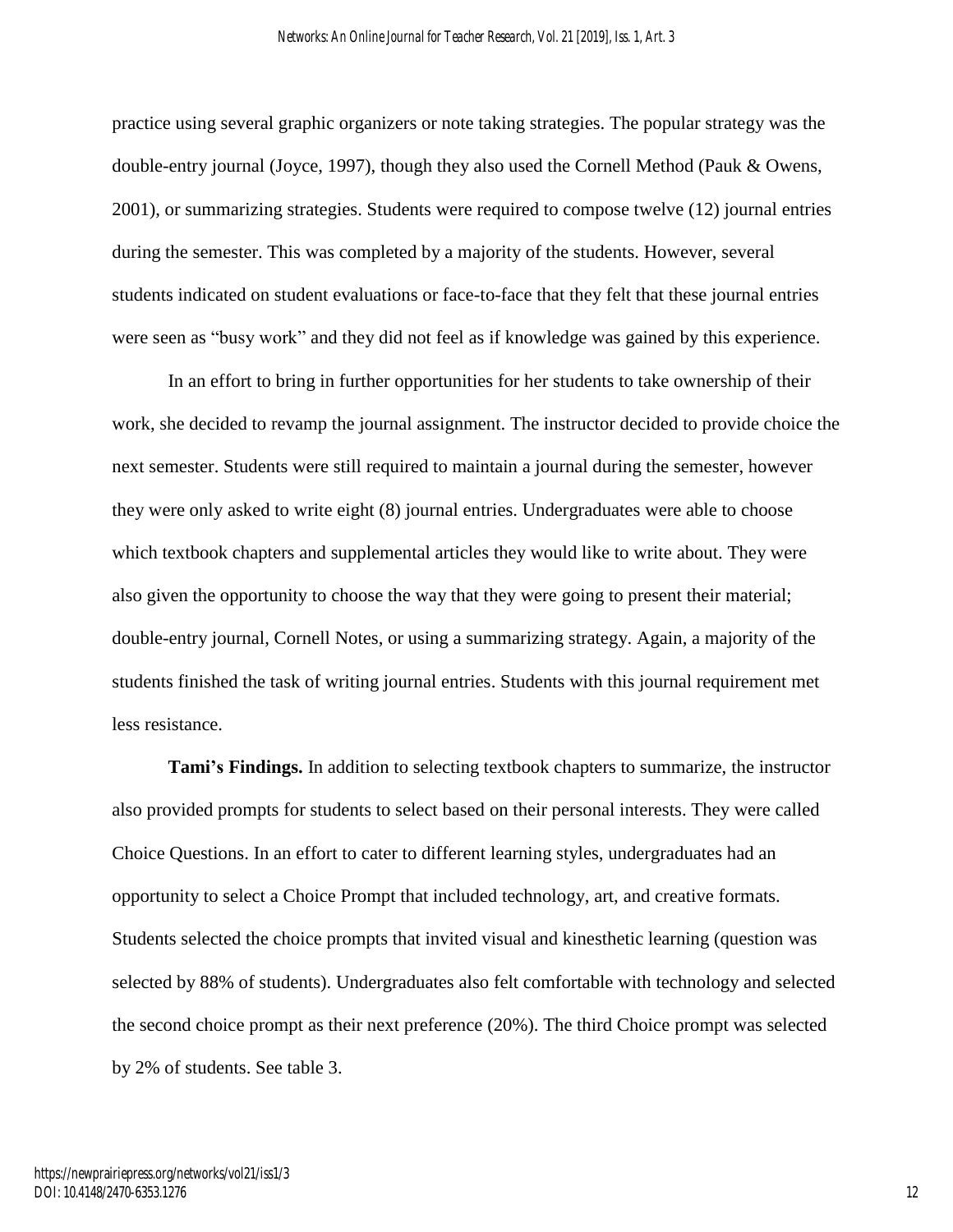## Table 3

Choice Prompts, Learning Styles, and Students Who Select Choice Prompt

| <b>Choice Prompt</b>                                                            | <b>Learning Styles</b> | Percentage of |
|---------------------------------------------------------------------------------|------------------------|---------------|
|                                                                                 |                        | students      |
| How will you organize your classroom? Draw and scan                             | Visual,                | 88%           |
| your future classroom map, highlighting your places for<br>reading instruction. | Mathematical           |               |
| Find a YouTube or video that gives information on the                           | Verbal, Visual         | 20%           |
| different genres of text that you believe would be helpful                      |                        |               |
| to your teaching. Provide a hyperlink, and then explain                         |                        |               |
| why it would be helpful in your classroom (150-200)                             |                        |               |
| words).                                                                         |                        |               |
| Locate a scholarly article on dyslexia or nonfiction texts.                     | Visual,                | 2%            |
| Read and respond to it by identifying three (3) important                       | Intrapersonal          |               |
| points and explaining why they are important.                                   |                        |               |

**Choice in Literature Circles.** Tami also provided opportunities for choice in other required assignments in this reading foundations class. Each semester, students participated in a literature circle. The basis of all literature circles is that it is an instructional strategy that is based on choice. Undergraduates are able to select their books, lead the discussion, and create a project showing their gained knowledge (Daniels, 2002). While this strategy is used often in K-12 classrooms, they are not often used in undergraduate classrooms.

The students appreciated the fact that they could select their own literature circle role sheets. Students considered what type of information they would like to offer, and then selected an appropriate job. The job choices available were discussion director, connector, illustrator,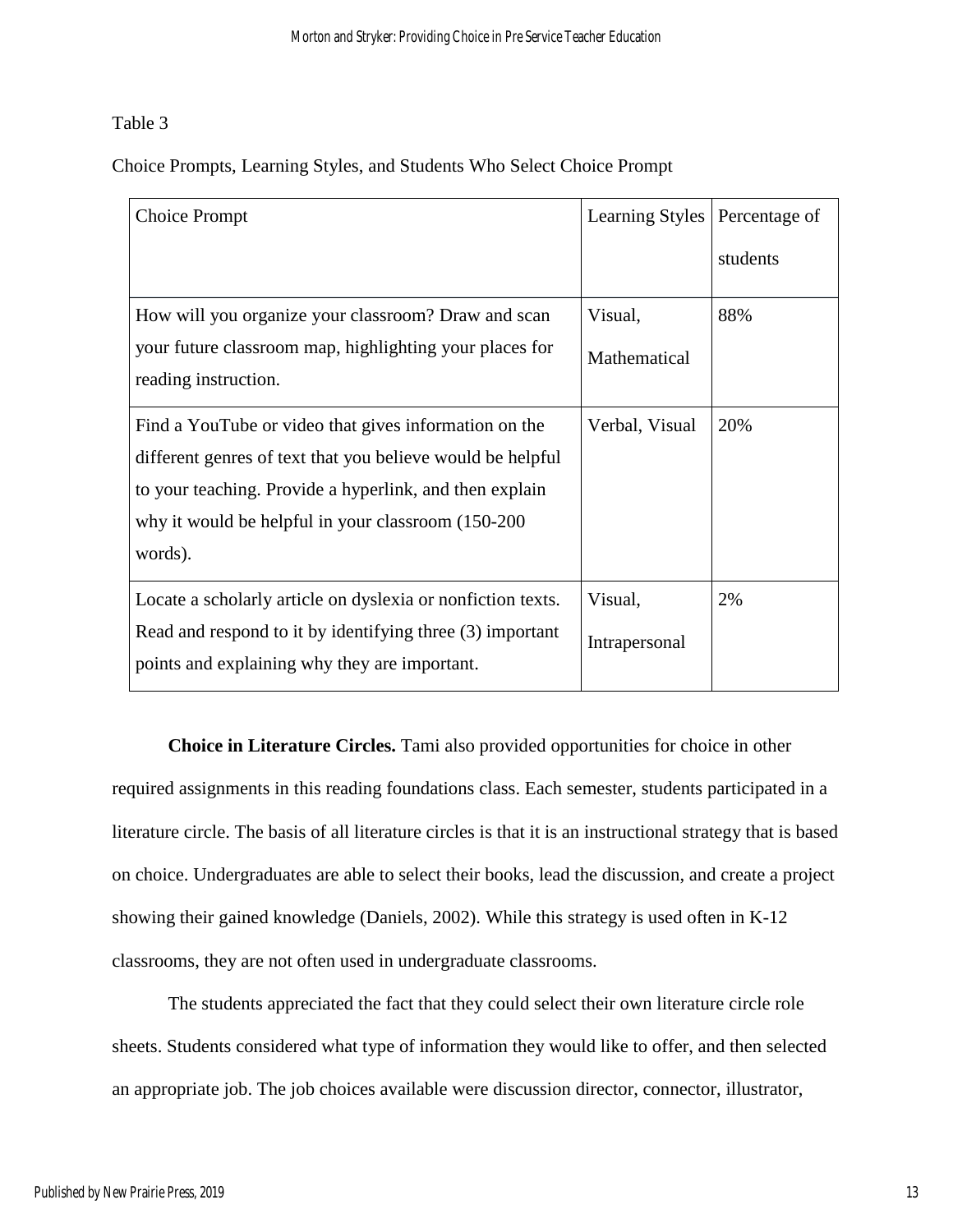correspondent, or word finder (Coley, 2012; Daniels, 2002). The discussion director was able to lead the discussion. He or she generated questions based on the required number of pages that were read. The connector job was a popular position. Students preferred having an opportunity to make personal connections to the required reading pages. As a correspondent, students were asked to correspond news from the required reading pages. This was most often prepared as a letter to a character, or a letter between two characters. Artistic and or visual students often selected the illustrator role sheets. As illustrator, students had to provide an image to illustrate a self-selected part in the required pages. Lastly, students could select the role of word finder. The word finder reported words that were significant in the pages read. Oftentimes words were selected that represented another language. Though these literature circle role sheets were catered for elementary age students, undergraduate students appreciated the different perspective that each role brought to the discussion.

#### **Discussion**

During these semesters the authors reflected and asked themselves the following questions: Why were we giving choices? What outcomes did we want from offering choices? Will we continue to allow choices and how did providing choices benefit us as instructors? Through their analysis of grades, comments, and conversations with students, the authors learned that giving choice resulted in positive engagement. Though each author had different modes of offering choice, they still had similar outcomes and reasons for providing alternatives.

**Tami's Takeaways.** In the reading foundations course, the instructor decided to incorporate more choice in her assignments to make her students more critical thinkers and teachers. In previous classes, her students often represented concepts in very creative ways in her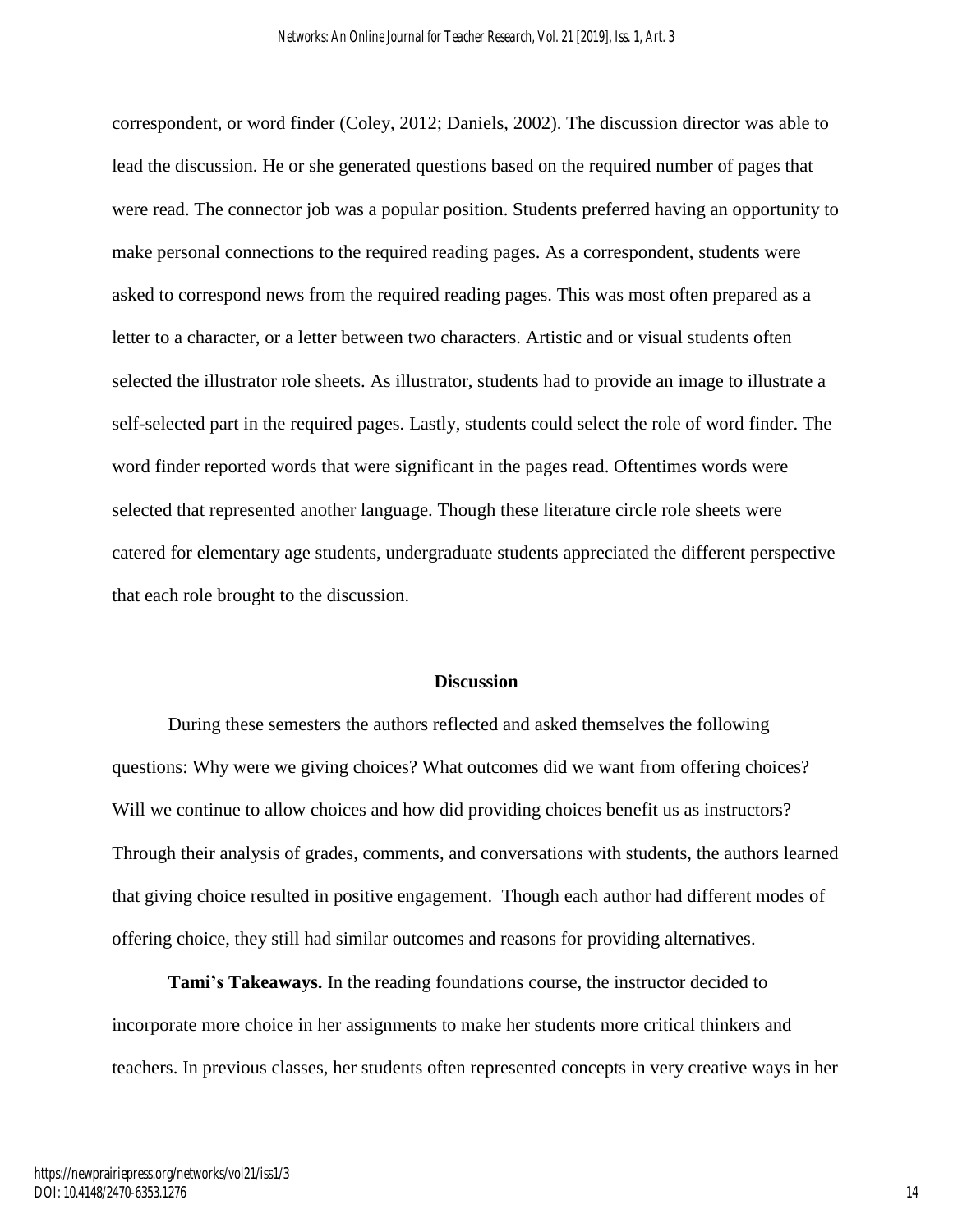seminars, whether it was a sharing the meaning of a concept in a chart, poster, brochure, or even poem. She decided to allow choices in her assignments because she wanted her students to participate in a similar interactive way when working independently. After the past three semesters, the instructor decided to continue to have choices in her assignments. Her students have appreciated having different modes of showing their understanding. It was noted in student reflections that role sheets were helpful:

- I think having individual roles within the circle was a creative way to keep the reader engaged in the text in a multitude of ways whether it was through making real world connections or visualizing the text. Personally, my favorite job was illustrator! My section of the book had a really interesting scene that I was excited to draw.
- I thought providing roles for each individual member held people accountable and motivated them to search the text more deeply. I personally liked the role of discussion director because it seemed to have me reflecting on the text in a different way than I would normally.

Ultimately, the instructor was pleased with the results: more creative and engaging responses that showed understanding of pedagogy.

Tami concluded that she would incorporate more choice in her assignments to increase critical thinking. However, she found that the important critical thinking was the result because her students were able to choose their own format to respond to material and they internalized the material more effectively. This was seen in their ending comments and summaries as well as in their exit slips. Choice seemed to give them freedom to synthesize in their own manner and made them feel as if they were in control over their learning. It impressed upon the students that the material they were learning was needed for them to be effective teachers. Their comments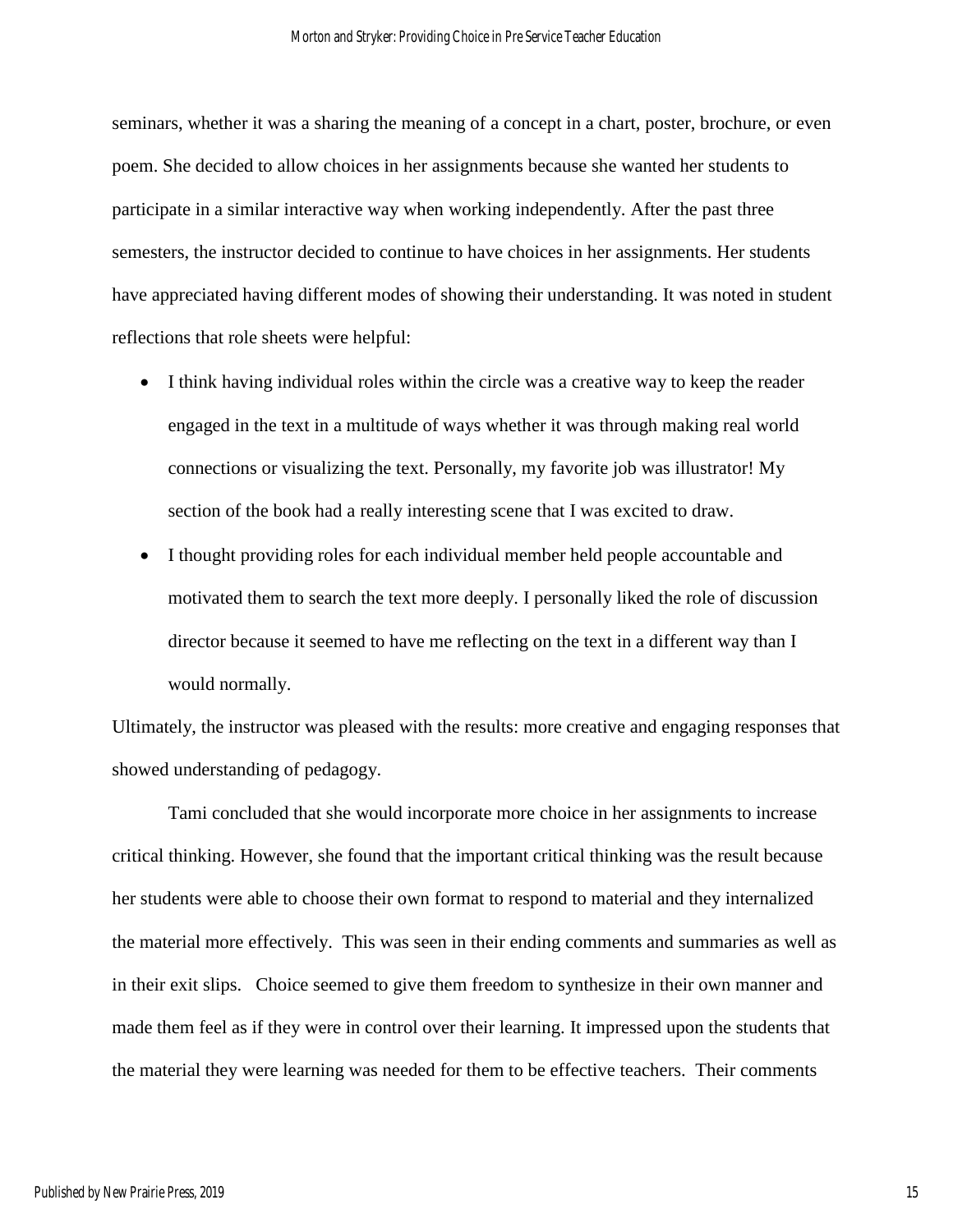showed how they began to project themselves as future teachers. Tami will continue to use choice in her sections, and will encourage other faculty members to do so as well.

**Aggie's Takeaways**. Ultimately, Aggie will still begin the semester with a non-choice assignment. She wants to provide a platform to show them that she wants thought in their assignments, not quotes from the book. Moving from constrained choice to free choice has proven to be a good progression for her course and style of teaching. As she moves into the free choice options, she learned that students were more motivated to learn the content. The choice assignments were constrained choices, so the expectations were still high regardless of the assignment. Aggie will continue to provide choices to assignments with her students.

#### **Conclusion**

Even though it took a little more effort on the part of the instructors to generate choices, we soon discovered that creating choices allowed each student to capitalize on their abilities and use their own style of learning to their advantage. Students were more engaged and tended to realize the purpose of the assignments and analyze the concepts being presented. By doing this, they tended to develop a deeper understanding of the material and relate it to being a teacher. This was the reason we were teaching the courses.

Both Tami and Aggie understand that grades are a factor for college students and working toward or for a grade are part of a college education. However, we sensed that choice helped the students select activities that were in their comfort zone. This helped them to take ownership and be more successful; students were also satisfied with their grades.

While the authors also understand that providing numerous choices is not always good (Schwartz, 2004), we contend that having an option is beneficial. Results indicated that they had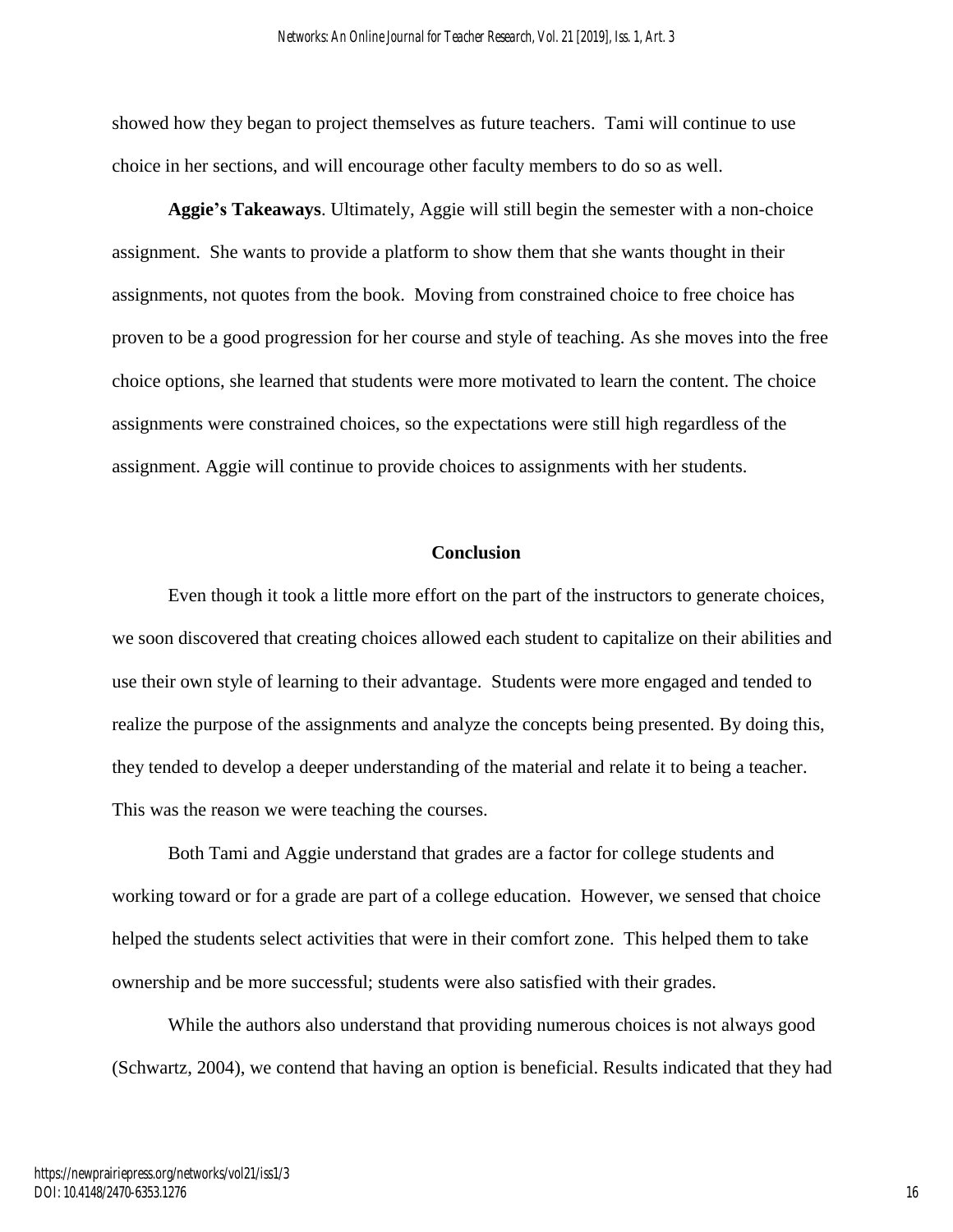a positive effect, and students were challenged. It also increased motivation to complete assignments. Tami and Aggie will continue to use choices in their courses and look for additional ways to expand the choices for each course.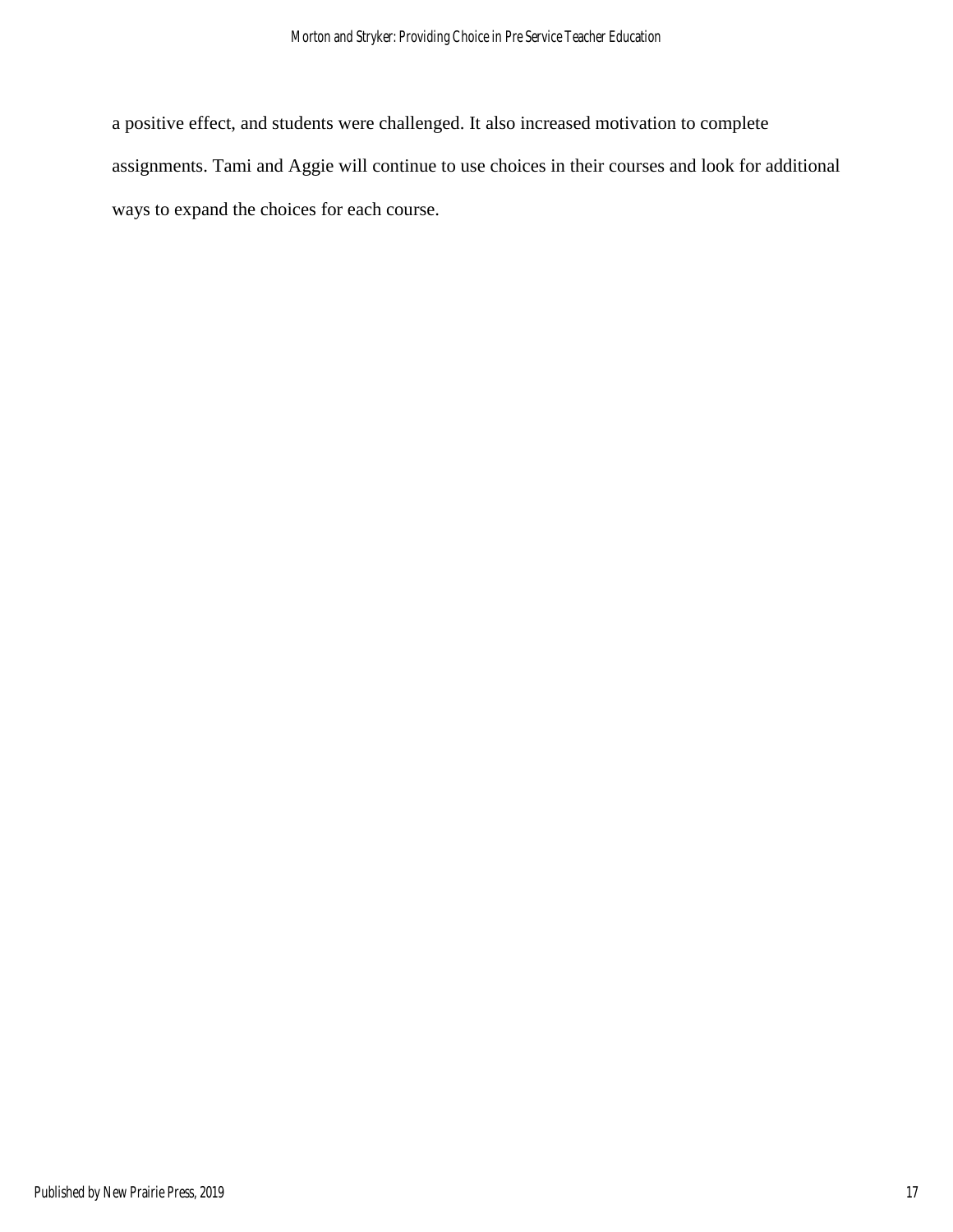#### **References**

Attribute Advanogy.com. (2004). Overview of learning styles. Retrieved from www[.learning](http://www.learning-styles-online.com/)[styles-online.com](http://www.learning-styles-online.com/)

Coley, B. (2012.) *Literature circles*. Retrieved from <http://www.mrcoley.com/litcircles.htm>

- Daniels, H. (2002). *Literature circles: Voice and choice in book clubs and reading groups.* Portland, ME: Stenhouse Publishers.
- Fulton, S., & Schweitzer, D. (2011). Impact of giving students a choice of homework assignments in an introductory computer science class. *International Journal for the Scholarship of Teaching and Learning 5(1)*, 1-12*.*

[https://doi.org/10.20429/ijsotl.2011.050120.](https://doi.org/10.20429/ijsotl.2011.050120)

- Glasser, W. (1998). *Choice theory: A new psychology of personal freedom.* New York, NY: Harper.
- Irvine, J. (2015). Enacting Glasser's (1998) Choice theory in a grade 3 classroom: A case study. *Journal of Case Study in Education*, 7,1-14.
- Joyce, M. (1997). *Double entry journals and learning logs*. Archived May 2008 [https://web.archive.org/web/20080512001008/http://www.maslibraries.org/infolit/sample](https://web.archive.org/web/20080512001008/http:/www.maslibraries.org/infolit/samplers/spring/doub.html) [rs/spring/doub.html](https://web.archive.org/web/20080512001008/http:/www.maslibraries.org/infolit/samplers/spring/doub.html)
- Korthagen, F. A., & Kessels, J. P. (1999). Linking theory and practice: changing the pedagogy of teacher education. *Educational Researcher*, 28(4), 4-17.

doi:10.3102/0013189X028004004

Mertler, C.A. (2009). *Action research: Teachers as researchers in the classroom.* (2nd edition). Los Angeles, CA: Sage Publications, Inc.